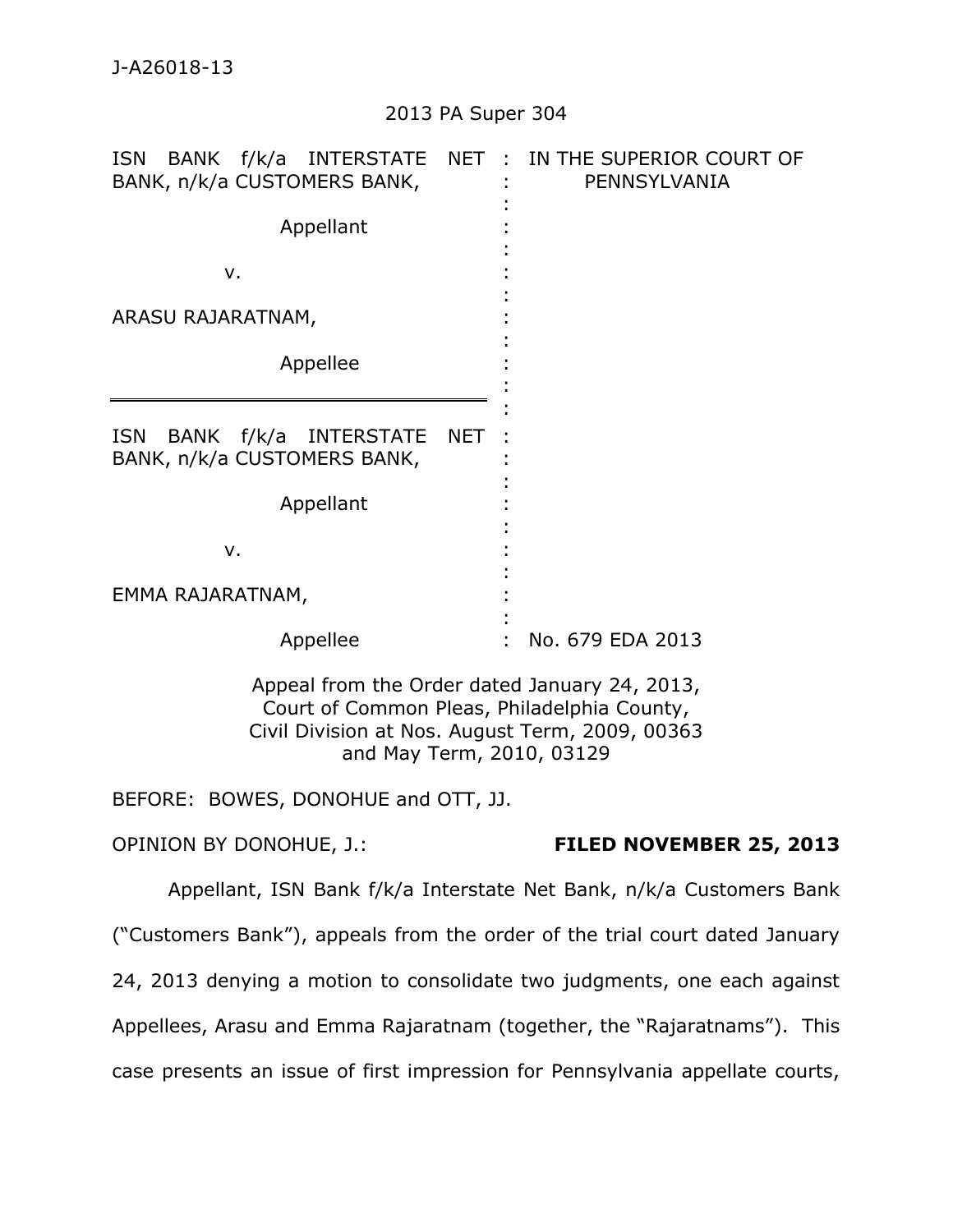namely whether separate judgments entered against a husband and wife may be consolidated so that assets held as tenants by the entireties may be executed upon to satisfy a joint indebtedness. For the reasons that follow, we conclude that they may not be consolidated and affirm the trial court's order.

On or about December 21, 2005, ISN Bank, f/k/a Interstate Net Bank ("ISN Bank") made a construction loan to Tower Apartment Partnership, LLP ("Tower") in the maximum amount of \$6,980,395 to finance the renovation of a property on Morris Street in Philadelphia into a 36 unit condominium development. At that time, Arasu Rajaratnam, the principal of Tower, also executed and delivered a guaranty agreement to ISN Bank (the "2005 Guaranty Agreement"). The Tower loan was originally due and payable in full on December 21, 2007, but on or about October 26, 2007, ISN Bank agreed to extend the maturity of the loan to June 21, 2008. At that time, Arasu Rajaratnam and his wife Emma Rajaratnam both executed a guaranty agreement to ISN Bank (the "2007 Guaranty Agreement").

The loan to Tower eventually went into default, and on August 5, 2009 a judgment by confession was entered in favor of ISN Bank and against Arasu Rajaratnam pursuant to the 2005 Guaranty Agreement, in the amount of \$4,988,321.05 plus accruing interest and attorneys' fees.

On May 24, 2010, ISN Bank filed a complaint against Emma Rajaratnam based upon her obligations under the 2007 Guaranty

- 2 -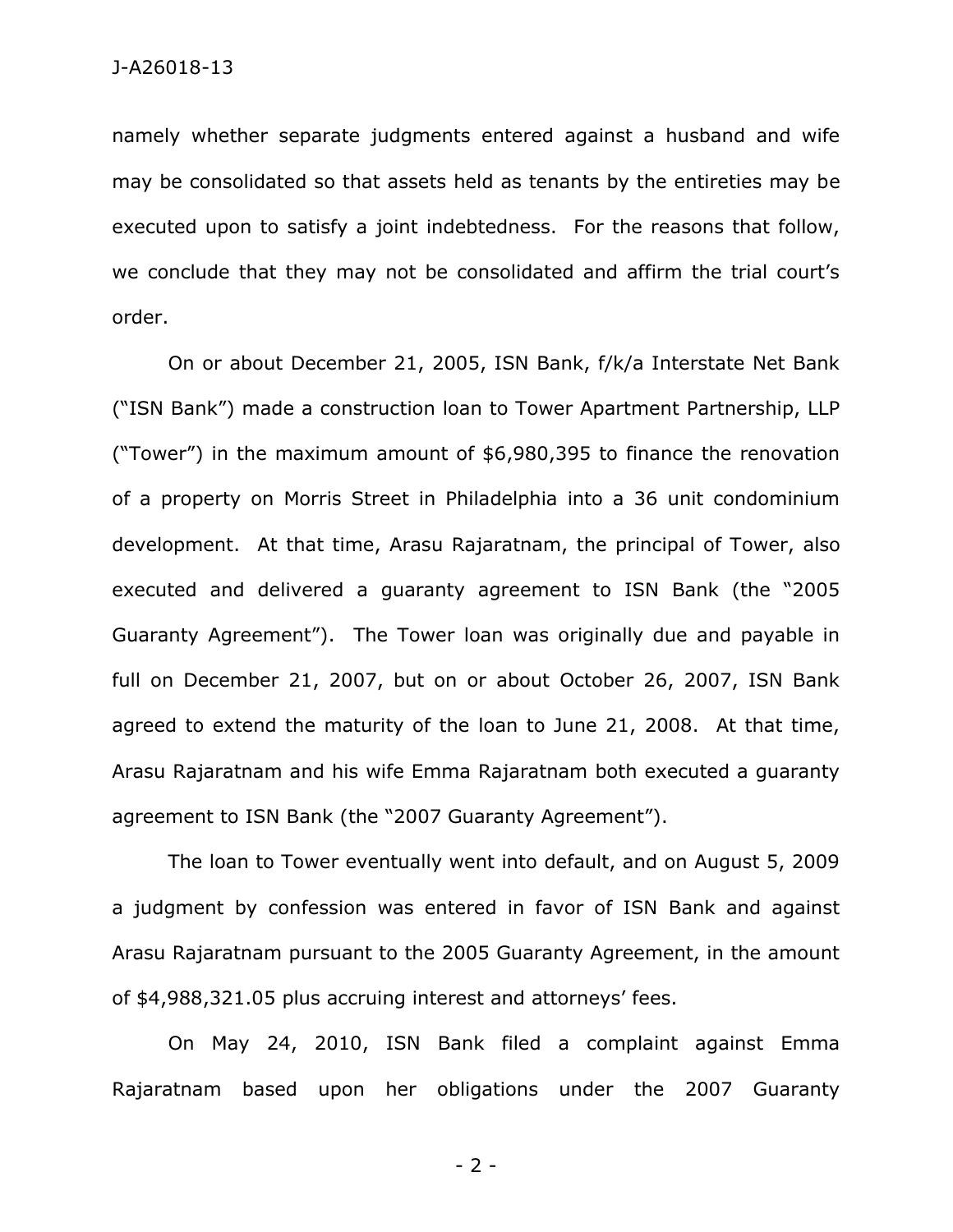$\overline{a}$ 

Agreement.<sup>1</sup> On July 11, 2011, the Morris Street property was sold at a sheriff's sale and purchased by Customers Bank. Customers Bank filed a Petition to Fix Fair Market Value and Establish Deficiency Judgment, naming, *inter alia*, the Rajaratnams, as respondents.

On February 29, 2012, the trial court conducted a bench trial in the action against Emma Rajaratnam, after which it found Emma Rajaratnam was bound by the terms of the 2007 Guaranty Agreement and that she was liable in an amount to be determined by resolution of the deficiency judgment petition. On June 19, 2012, the parties disposed of the deficiency judgment petition through a court-approved stipulation of the parties, pursuant to which a deficiency judgment was established in favor of Customers Bank in the amount of \$3,300,764.53, plus additional interest accruing from and after May 23, 2012 at the legal rate of \$515.798 per day.

On December 3, 2012, Customers Bank moved to consolidate the judgments entered against Arasu Rajaratnam individually on the 2005 Guaranty Agreement and against Emma Rajaratnam individually on the 2007 Guaranty Agreement. By order dated January 24, 2013, the trial court denied the motion to consolidate the two judgments.

 $1$  On or about September 17, 2010, the New Jersey Department of Banking and Insurance closed ISN Bank, and the Federal Deposit Insurance Corporation ("FDIC") was named as receiver. Customers Bank purchased certain ISN Bank's assets, including the Tower loan, from the FDIC.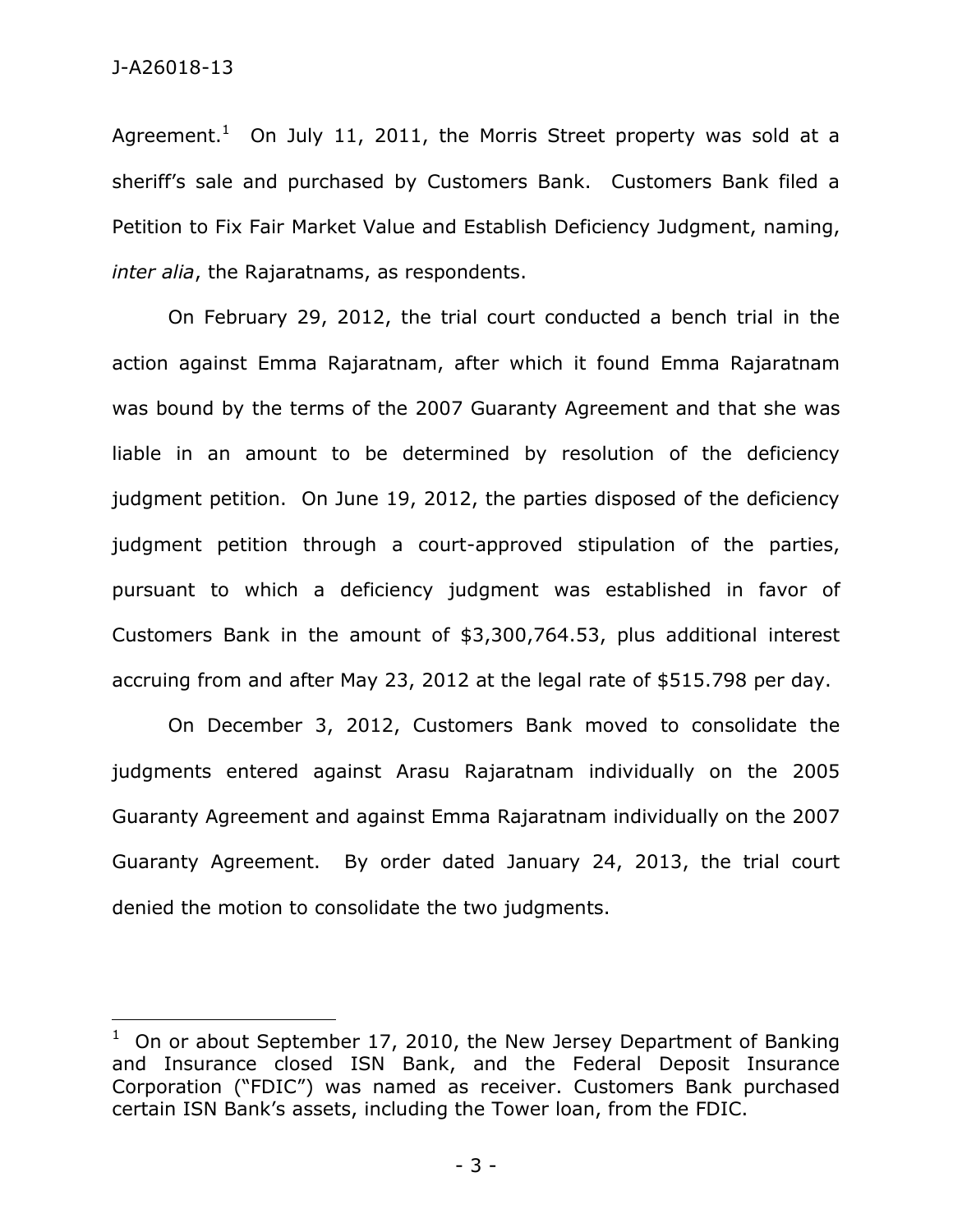This appeal followed, in which Customers Bank raises the following issue for our consideration and determination:

> Did the trial court err in denying [Customers Bank's] Motion for Consolidation of Judgments where judgments were entered against husband and wife for the same indebtedness and for which husband and wife had agreed in a single document to be jointly obligated?

Brief of Customers Bank at 1.

No procedural mechanism exists in Pennsylvania to consolidate judgments against different people. Rule 3025.1 of the Pennsylvania Rules of Civil Procedure authorizes the consolidation of "two or more judgments entered against the same person in the same county," Pa.R.C.P. 3025.1, but no similar rule sanctions the consolidation of two or more judgments entered against different people (whether husband and wife, or otherwise). On appeal, Customers Bank cites to two older cases, *Appeal of Reed*, 7 Pa. 65 (1847), and *Appeal of Yeager*, 129 Pa. 268, 18 A. 137 (1889), but these cases both involved the consolidation of multiple judgments against the same person, and thus are mere precursors of the current Rule 3025.1.

Customers Bank also contends that the trial court here had the ability to consolidate the two judgments at issue in this case based upon the "inherent power" of trial courts to modify their own judgments. Customers Bank Brief at 5. Pursuant to 42 Pa.C.S.A. § 5505, however, the trial court's broad discretion to modify its orders ceases thirty days after the entry of an

- 4 -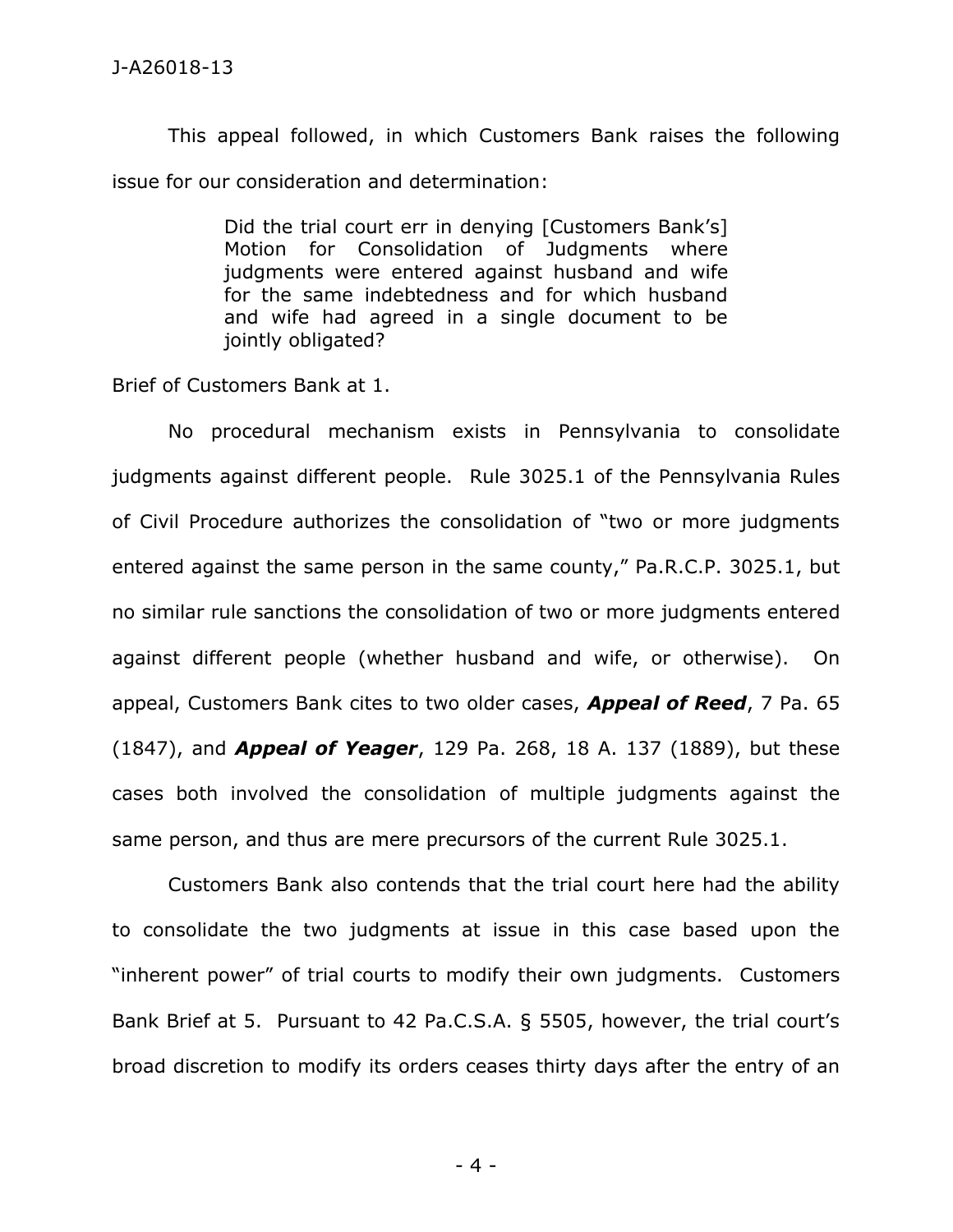order, and thereafter the trial court may exercise discretion to modify an order only upon a showing of extrinsic fraud, lack of jurisdiction over the subject matter, a fatal defect apparent on the face of the record or some other evidence of "extraordinary cause justifying intervention by the court." *See, e.g.*, *Verholek v. Verholek*, 741 A.2d 792, 798 (Pa. Super. 1999), *appeal denied*, 563 Pa. 665, 759 A.2d 388 (2000). After the initial thirtyday period, a trial court may modify an order only to correct a clerical error or other formal error which is clear on the face of the record and which does not require an exercise of discretion. *See, e.g.*, *Stockton v. Stockton*, 698 A.2d 1334, 1337 n.3 (Pa. Super. 1997). The motion to consolidate judgments filed by Customers Bank in this case did not qualify under any of these categories for either discretionary or non-discretionary modifications, and thus we agree with the trial court's contention that it had no procedural authority to consolidate judgments against different people. Trial Court Opinion, 5/22/2013, at 10.

Even if a procedural mechanism did exist for consolidating judgments against different people, Pennsylvania substantive law would not permit consolidation in this case. In this regard, we begin with the 1912 decision in *Beihl v. Martin*, 236 Pa. 519, 84 A. 953 (1912), in which our Supreme Court discussed "the modern innovations on the common law respecting the property rights of married women." *Id.* at 522, 84 A. at 954. The case involved an attempt by Beihl and his wife to sell a property they owned as

- 5 -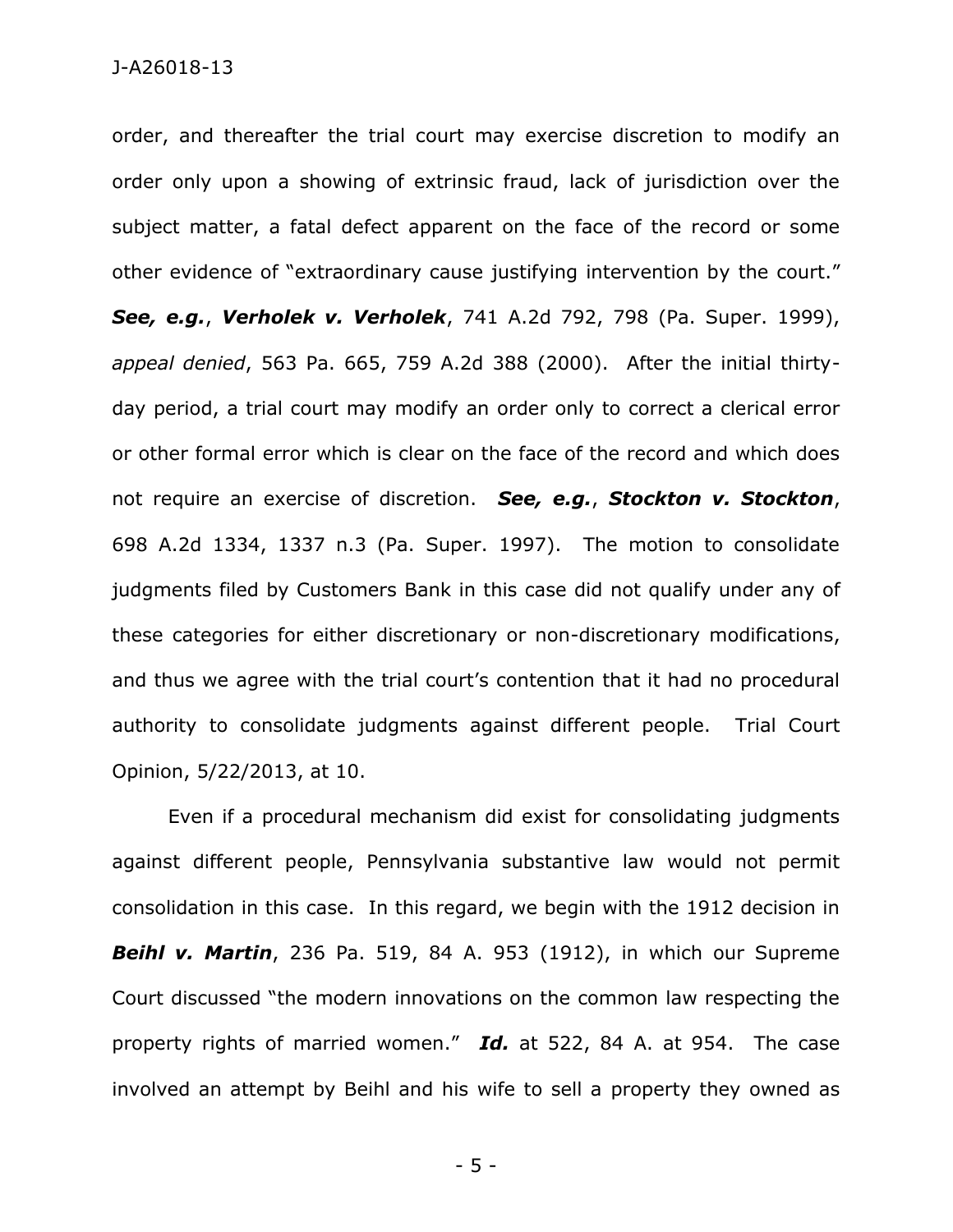tenants by the entireties to a third party (Martin) even though Beihl (but not his wife) had been declared bankrupt and had unpaid judgments outstanding against him. The Court began with a description of basic attributes of property held in a tenancy by the entireties:

> Fundamentally the estate rests on the legal unity of husband and wife. It is therefore a unit, not made up of divisible parts subsisting in different natural persons, but is an indivisible whole, vested in two persons actually distinct, yet to legal intendment one and the same. Each is seised of the whole estate from its inception, and upon the death of one, while the right of survivorship remains to the other, that other takes no new title or estate.

> It is this striking peculiarity of the estate—the entirety alike in husband and wife—that operates to exempt it from execution and sale at the suit of a creditor of either separately. The enforcement of such process would be the taking of the property of one to pay the debt of another.

*Id.* at 522-23, 84 A. at 954. Because of this "striking peculiarity," the

Supreme Court observed that any disposition of property held as tenants by

the entireties must be based upon a "joint act" of husband and wife

together:

Any alienation by one, the other not consenting, of any interest whatever in the estate, if allowed, would be an abridgment *pro tanto* of the rights of the other. By their joint act they admittedly have the right to sell and dispose of the whole estate; by their *joint act* they may strip the estate of its attributes and create a wholly different estate in themselves; but neither can divest himself or herself of any part without in some way infringing upon the rights of the other.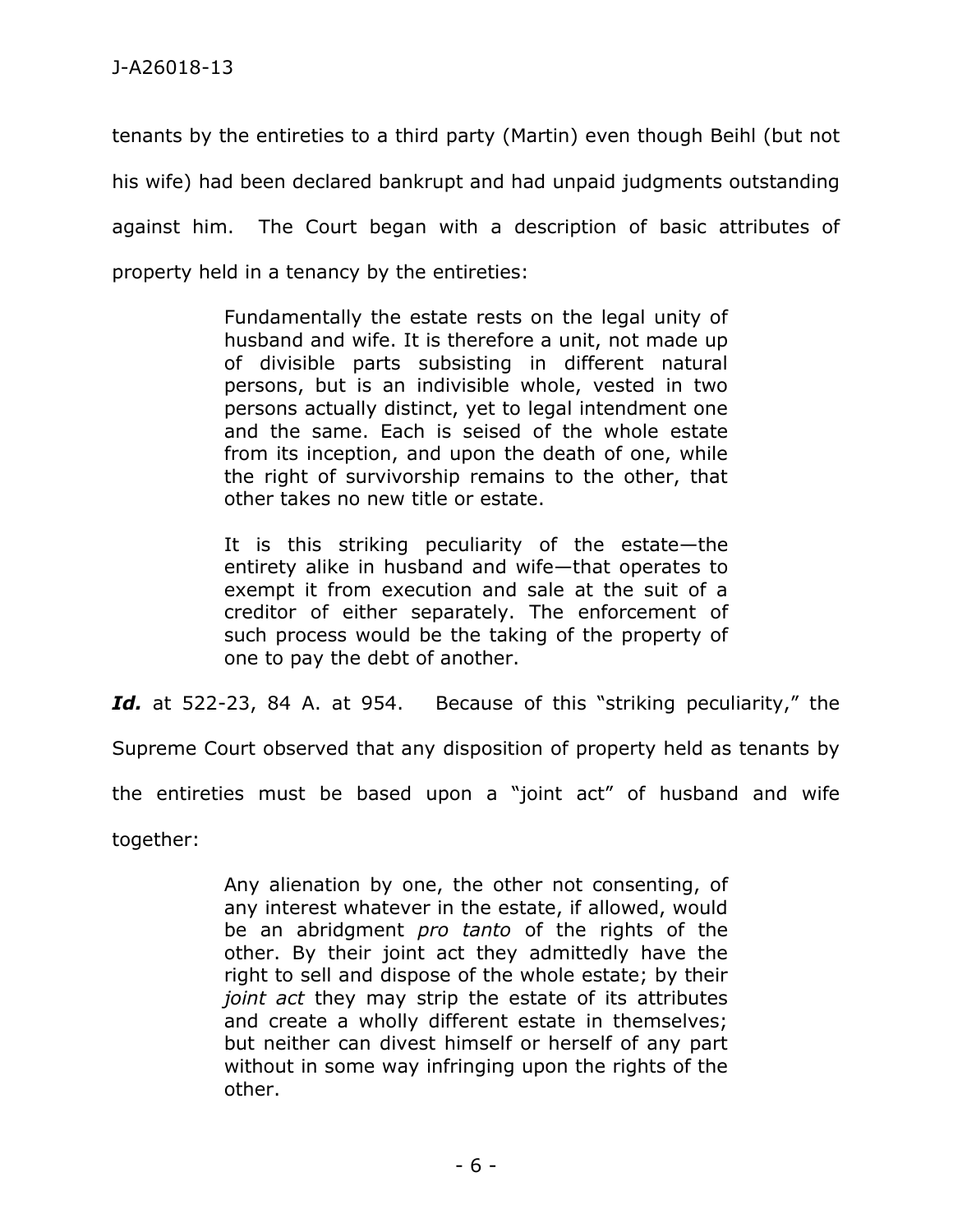Id. at 527-28, 84 A. at 956 (emphasis added). Because the judgments against Beihl were not the products of "joint acts" by Beihl and his wife, the Supreme Court ruled that the liens against Beihl individually had no effect on the ability of Beihl and his wife to sell their entireties property to Martin. *Id.*

Based upon the basic principles established in *Beihl*, the law of Pennsylvania has developed to provide that in order to execute upon property held as a tenancy by the entireties, a creditor must obtain a judgment against both the husband and the wife as joint debtors:

> The law of Pennsylvania is quite clear that a judgment creditor may execute on entireties property to enforce his judgment if both spouses are joint debtors. However, if only one spouse is a debtor, entireties property is immune from process, petition, levy, execution or sale. In the latter situation, the judgment creditor has only a potential lien against property held by the entireties based on the debtor spouse's expectancy to become sole owner. Further, where a husband and wife own property as tenants by the entireties, they may alien it without infringing upon the rights of one spouse's creditors.

*Klebach v. Mellon Bank, N.A.*, 565 A.2d 448, 450 (Pa. Super. 1989) (citations omitted); *see also Arch Street Bldg. & Loan Assn. v. Sook*, 158 A. 595, 596 (Pa. Super. 1932) ("In order to bind the land held by entireties, judgment must include both of the parties."); *Napotnik v. Equibank and Parkvale Sav. Ass'n*, 679 F.2d 316, 321 (3d Cir. 1982)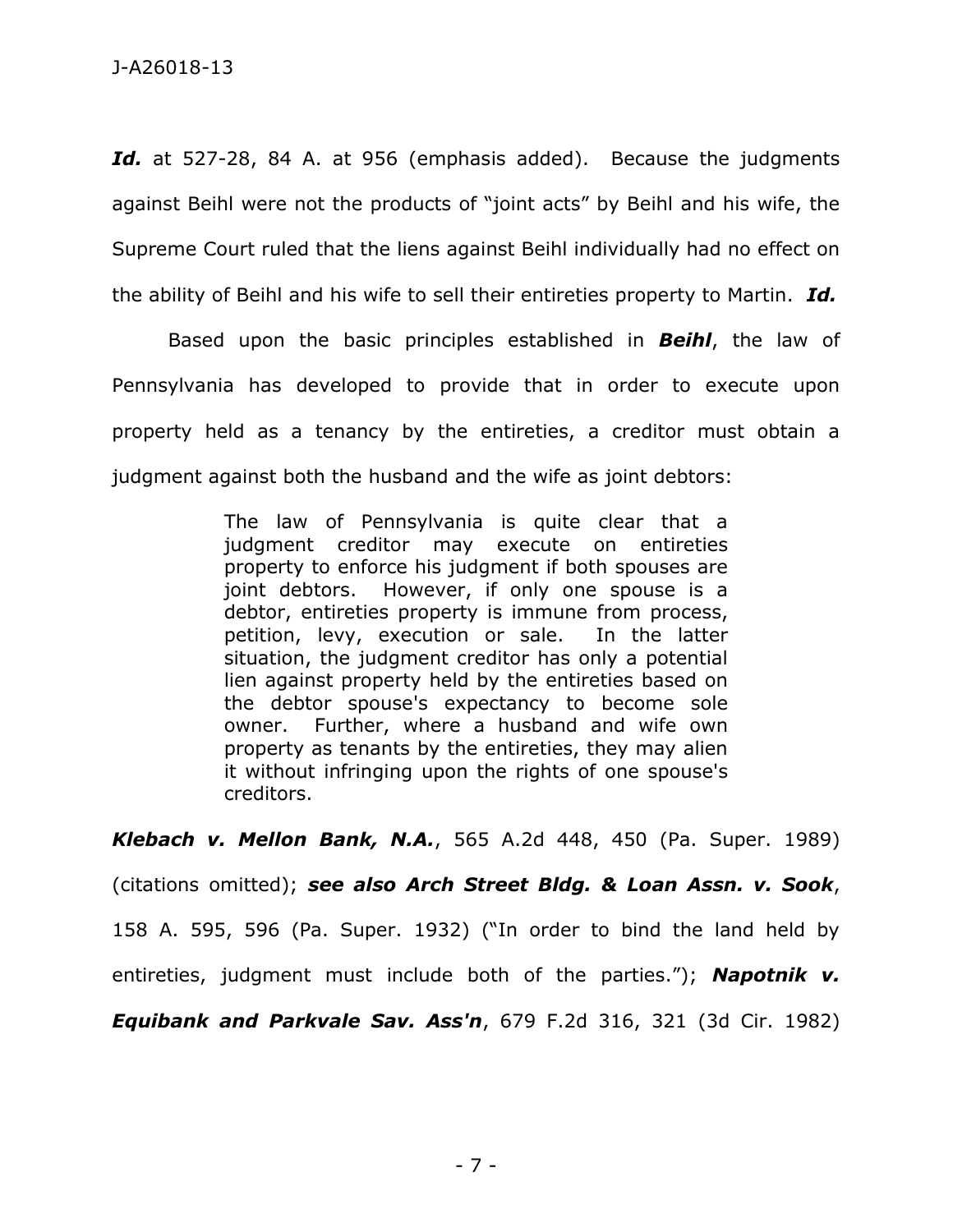("[A] creditor with a joint judgment on a joint debt may levy upon the property itself and thus upon the interests of both spouses.").

*Beihl* establishes the requirement of "joint action" by spouses to permit execution on property held as a tenancy by the entireties, but did not address what type of "joint action" is required of spouses to create a joint debt to permit an encumbrance. *Beihl* does not resolve the question of whether the "joint action" requirement must be satisfied by the performance of a single act performed by husband and wife together, or if instead separate acts resulting in the same indebtedness will suffice. In this case, Customers Bank contends that although the two judgments at issue here resulted from separate acts (*i.e.*, signing two different guarantee agreements), the end result of these separate acts was a joint indebtedness of the Rajaratnams, thus permitting consolidation of the judgments to reach their entireties property to satisfy said joint indebtedness. Customers Bank's Brief at 4.

As noted, no Pennsylvania appellate court has addressed this issue. In *A. Hupfel's Sons v. Getty*, 299 F. 939 (3d Cir. 1924), however, the Third Circuit Court of Appeals, applying Pennsylvania law, considered whether separate acts by spouses resulting in a joint indebtedness may result in the encumbrance of entireties property under the principles set forth in *Beihl*. While the decision in *A. Hupfel's Sons* is not binding upon this Court, we may consider it as persuasive authority on the issue now before this Court.

- 8 -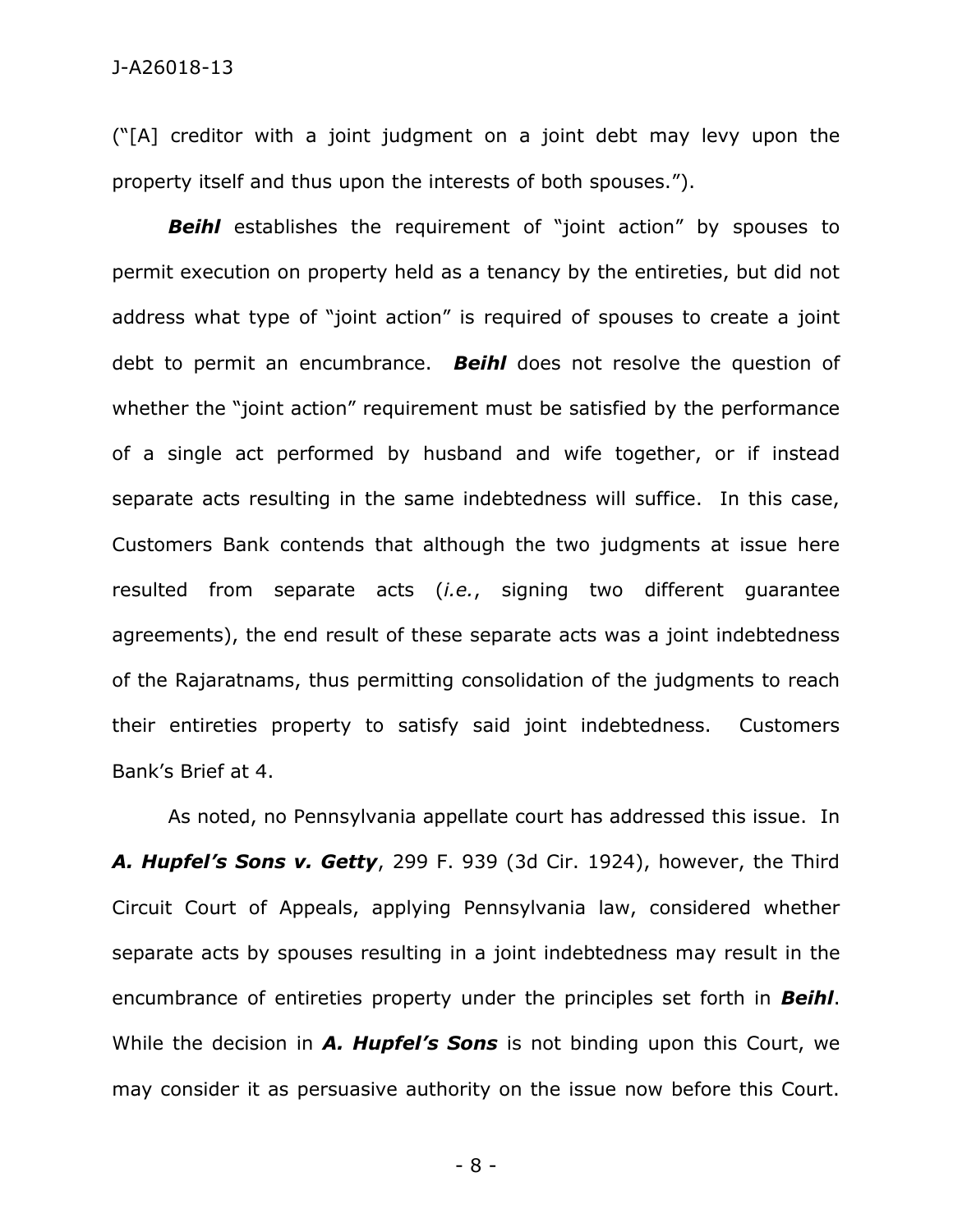*See, e.g.*, *Commonwealth v. Dunnavant*, 63 A.3d 1252, 1255 n.2 (Pa. Super. 2013), *appeal granted on other grounds*, Pa. , 73 A.3d 524 (2013).

In *A. Hupfel's Sons*, Bernard Lucke, a saloon keeper, borrowed money from A. Hupfel's Sons, a corporation, to, *inter alia*, purchase beer, and provided a bond and a chattel mortgage to secure his debt. *A. Hupfel's Sons*, 299 F. at 940-41. After he defaulted, A. Hupfel's Sons obtained a judgment against him. *Id.* at 941. Marie Lucke, Bernard's wife, then entered into an agreement with A. Hupfel's Sons whereby she agreed to take over her husband's indebtedness if money was advanced to permit her to purchase a liquor license. *Id.* Marie Lucke also defaulted and A. Hupfel's Sons obtained a judgment against her. *Id.* With these two judgments unsatisfied, Bernard and Marie Luck sold their entireties property to a third party, Marget Getty. *Id.* at 939. When A. Hupfel's Sons issued writs of execution against the entireties property to satisfy its judgments, Marget Getty filed an action to quiet her title. *Id.*

Based upon these facts, the Third Circuit "fail[ed] to find joint action in any sense":

> Bernard Lucke, acting alone, gave a bond and chattel mortgage based upon a consideration of existing indebtedness. That was one transaction. Marie Lucke, desiring money with which to obtain a liquor tax certificate and embark in business for herself, assumed her husband's indebtedness. This obligation was based upon a consideration entirely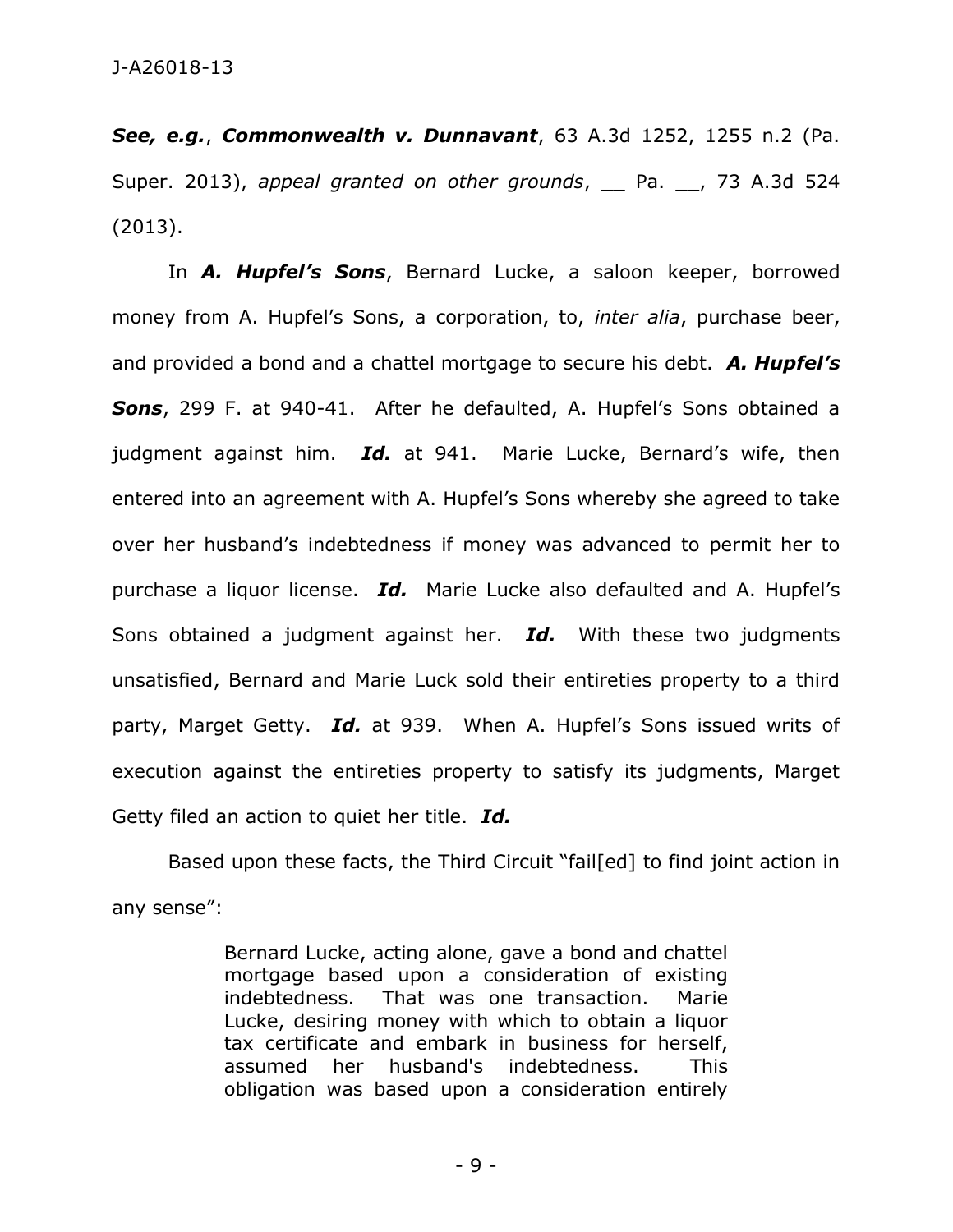unrelated to the consideration of her husband's obligation. That was another transaction. The obligations arising from these separate transactions were therefore not joint. They were separate, both in point of time and purpose.

Id. at 941. Accordingly, the Third Circuit concluded as follows:

The tenants [Bernard and Marie Lucke] were without doubt mutually interested in the transactions which resulted in the two judgments. But mutuality of interest in separate transactions out of which have grown separate obligations based upon different considerations does not amount to joint action within our understanding of the law of *Beihl v. Martin*."

*Id.*

 $\overline{a}$ 

We agree with the Third Circuit that separate actions by spouses resulting in separate judgments are not sufficient to encumber entireties property.<sup>2</sup> To establish a joint debt that may serve as the basis for a lien on

<sup>&</sup>lt;sup>2</sup> We do not find two federal court decisions cited by Customers Bank to be persuasive authority in this case. In *U.S. v. James Eglinton, Jr.*, 1990 U.S. Dist. LEXIS 6266 (E.D. Pa. 1990), the federal government was permitted to execute upon entireties property based upon separate judgments against spouses for the failure to pay employment taxes. The federal district court so ruled, however, based upon application of a federal tax statute (26 U.S.C. § 6672), rather than upon Pennsylvania law. *Id.* at \*7-\*8.

In *Bialon v. Westmoreland Mall, Inc.*, 67 B.R. 451 (Bankr. W.D. Pa. 1986), a federal bankruptcy court refused to exempt entireties property from the reach of creditors after a husband guaranteed the obligations of his wife under a retail lease agreement. The federal court ruled that "[t]he instruments here, although physically separate, created a joint obligation and made [wife] and her husband, as surety, jointly and severally liable to the Movants." *Id.* at 453. We place no reliance upon the *Bialon* decision because its focus was solely upon the joint indebtedness of the spouses to the creditor, and made no attempt to identify any "joint action" by husband and wife, as required by *Beihl*.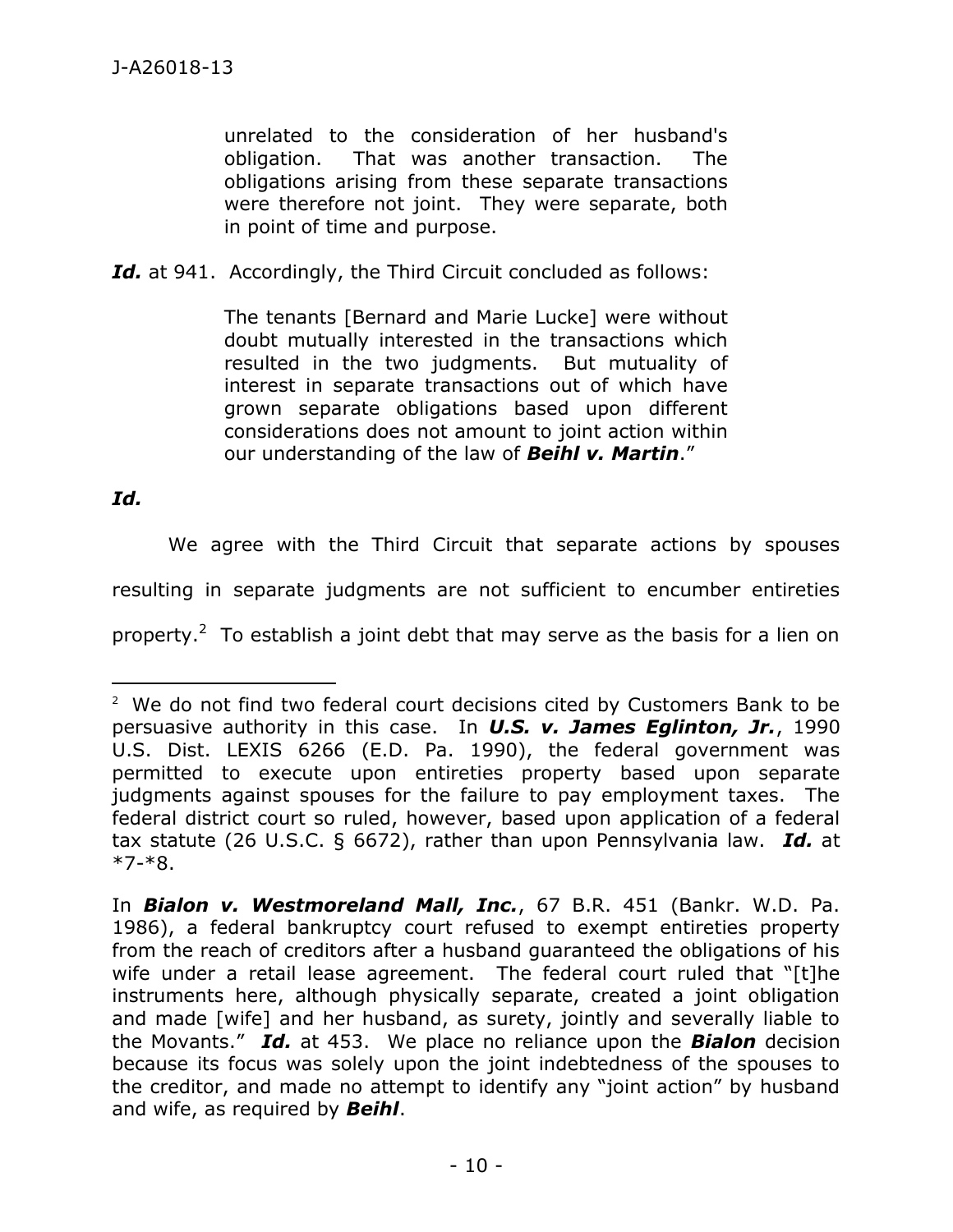$\overline{a}$ 

entireties property, the two spouses must act together in the same transaction and in so doing incur a joint liability.<sup>3</sup> Only by acting together will the spouses satisfy *Beihl*'s "joint action" requirement, as their mutual decision to incur a joint debt demonstrates a willingness to "strip the estate of its attributes and create a wholly different estate in themselves." *Beihl*, 236 Pa. at 527-28, 84 A. at 956.

In the present case, the separate judgments against the Rajaratnams were entered pursuant to separate documents, in separate transactions, and for separate considerations. The judgment against Arasu Rajaratnam resulted from his execution of the 2005 Guaranty Agreement, which he signed to secure the initial loan for his business. The judgment against Emma Rajaratnam, in contrast, resulted from her execution of the 2007 Guaranty Agreement, signed in part to obtain a change in terms of the loan, including an extension of the maturity date. The two judgments against the Rajaratnams are not even in the same amounts, as the judgment against

<sup>3</sup> Courts in other states have reached similar conclusions. *See, e.g.*, *In re Davis*, 403 B.R. 914, 922 (Bankr. M.D. Fla. 2009) ("Two separate judgments do not create a joint debt."); *Rogers v. Rogers*, 257 Va. 323, 327, 512 S.E.2d 821, 823 (1999) ("[T]the complainants have neither a statutory nor a common law right to satisfy their separate judgments by compelling a sale of real property held by the husband and wife as tenants by the entireties with the right of survivorship."); *State v. Friedman*, 283 Md. 701, 393 A.2d 1356 (1978) "[S]eparate judgments obtained by a single creditor against a husband and wife that are based on separate transactions will not suffice to create a lien on entireties property; only a judgment obtained against both husband and wife arising out of a joint obligation may be satisfied by execution upon property held by the entireties.").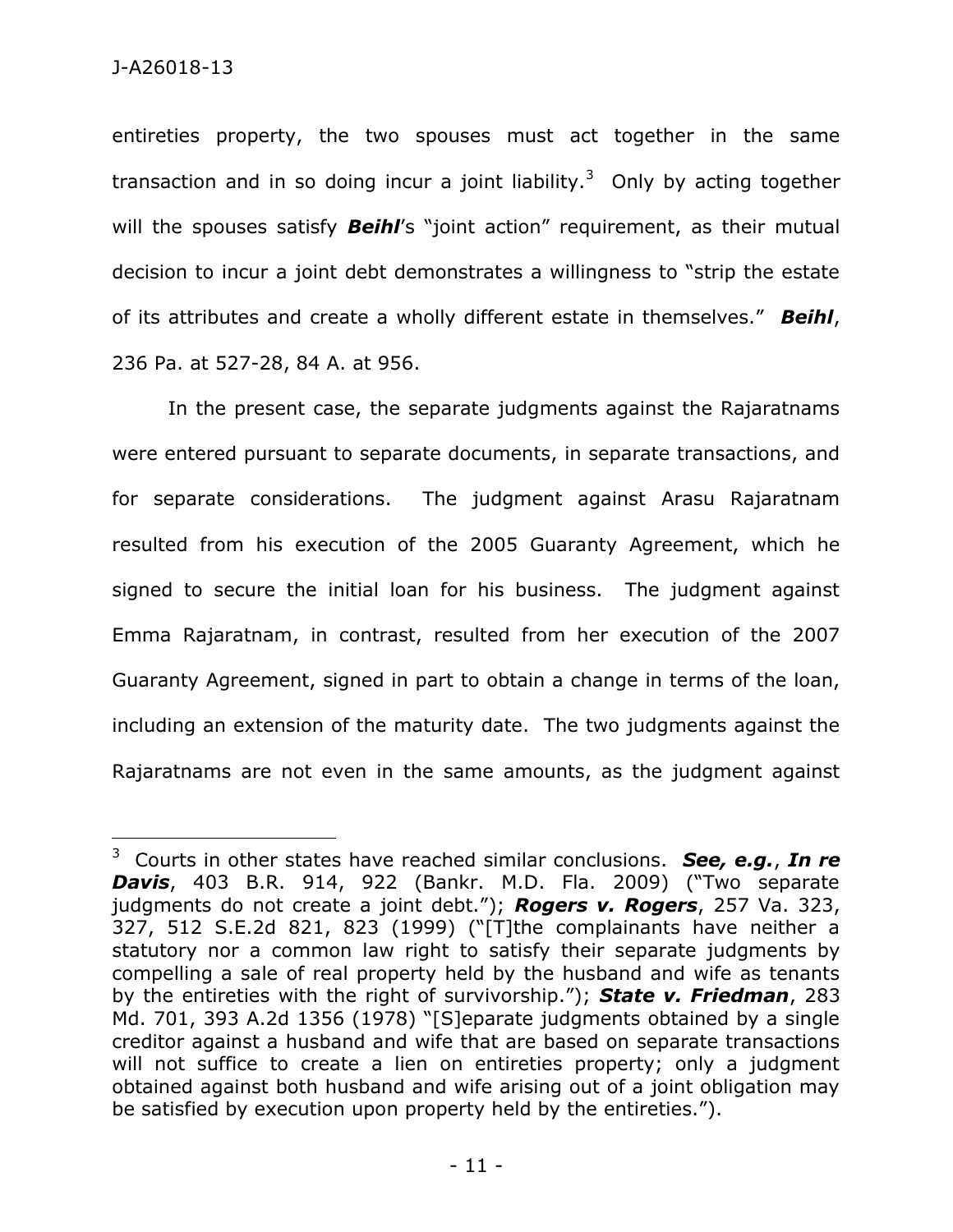Arasu Rajaratnam is for \$4,988,321.05 while the judgment against Emma Rajaratnam is for \$3,300,764.53.

Customers Bank argues that although it has two separate judgments based upon liability under two different agreements, the facts here nevertheless satisfy the "joint action" requirement because the Rajaratnams both signed the 2007 Guaranty Agreement and thus jointly agreed to be liable for the Tower loan. Customers Bank Brief at 6. We disagree. The judgment against Arasu Rajaratnam is not based upon any obligations under the 2007 Guaranty Agreement, and there has never been any judicial determination that he has any liability arising from that document. A judgment is the "final determination of the rights and obligations of the parties in a case," *Zaleppa v. Seiwell*, 9 A.3d 632, 640 (Pa. Super. 2010), and may never be entered until after said parties have had an opportunity to appear and present their rights and defenses. *Crandell v. Pennsbury Twp. Bd. Of Supervisors*, 985 A.2d 288, 293 (Pa. Commw. 2009) (citing *Callery v. Blythe Twp. Mun. Auth.*, 432 Pa. 307, 243 A.2d 385 (1968)). Suit was never filed against Arasu Rajaratnam on the 2007 Guaranty Agreement, and he has never had an opportunity to contest his liability in connection therewith. His liability to Customers Bank under the 2007 Guaranty Agreement may not be assumed, and entireties property owned by the Rajaratnams may not be encumbered based upon such an assumption.

- 12 -